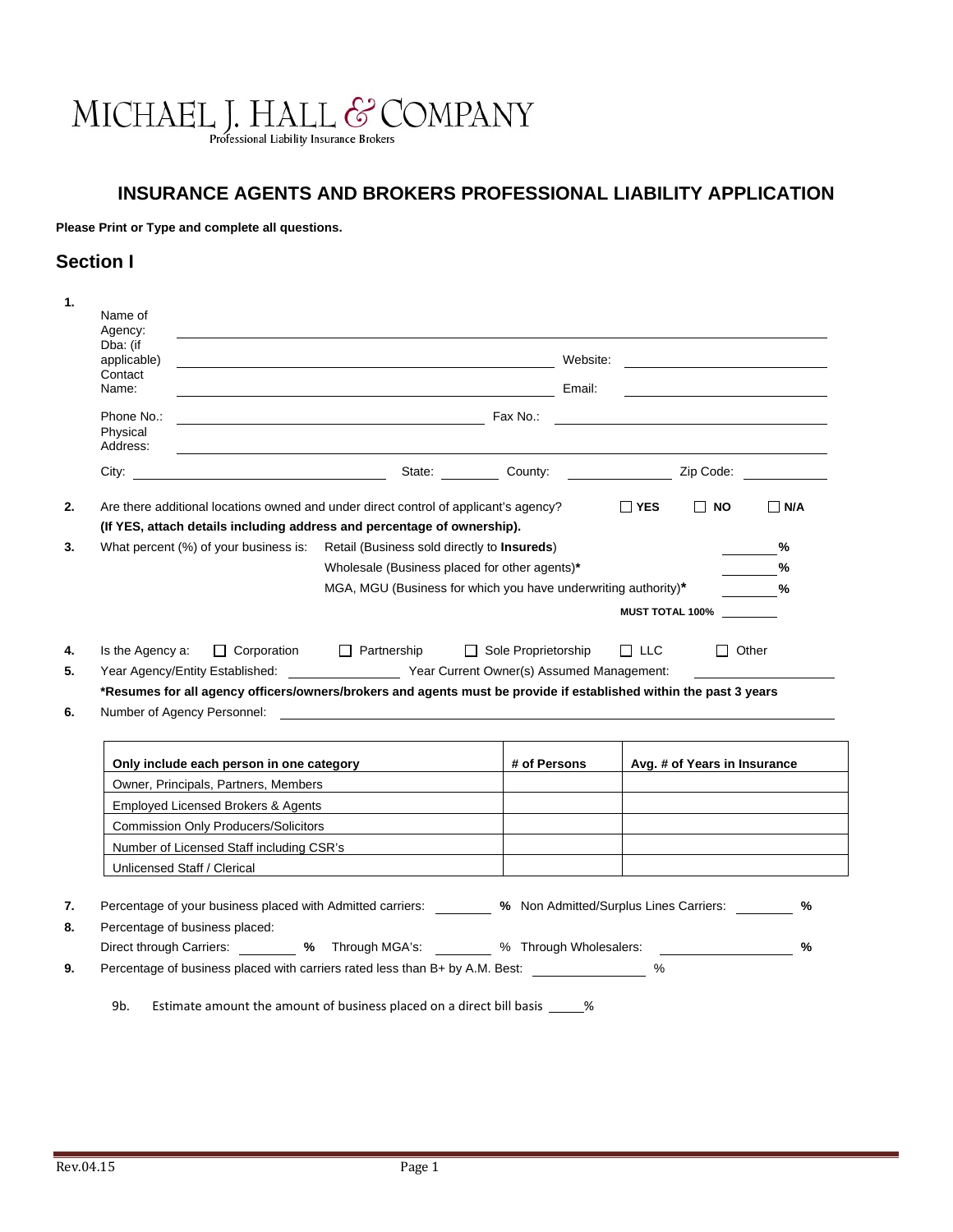## **10. Please provide the following based on the last 12 months of operation. (If new business entity, next 12 months projections)**

| <b>Total Commercial Lines Premium</b><br>Volume           | S  | <b>Commercial Lines Gross</b><br>Commission Income   | \$  |
|-----------------------------------------------------------|----|------------------------------------------------------|-----|
| <b>Total Personal Lines Premium Volume</b>                | S  | <b>Personal Lines Gross Commission</b><br>Income     | \$  |
| TOTAL P & C PREMIUM VOLUME                                | S  | TOTAL GROSS P & C<br><b>COMMISSION</b>               | \$  |
| TOTAL FEE INCOME or OTHER<br>INSURANCE RELATED ACTIVITIES | \$ | TOTAL Life/ A & H COMMISSION                         | \$  |
|                                                           |    | IF MGA/ MGU OR WHOLESALER -<br>NET COMMISSION INCOME | \$  |
|                                                           |    | Gross Wholesale/MGA Commission                       | -\$ |

# **11. Breakdown of Agency business (Totals should equal totals in Question 8 above)**

| <b>COMMERCIAL LINES</b>                              | <b>PREMIUM VOLUME</b> | <b>GROSS COMMISSION INCOME</b> |
|------------------------------------------------------|-----------------------|--------------------------------|
| <b>Workers Compensation</b>                          |                       |                                |
| <b>Commercial Auto</b>                               |                       |                                |
| Trucking (Fleet and Long Haul)                       |                       |                                |
| <b>Commercial Multi-Peril</b>                        |                       |                                |
| <b>Bonds</b>                                         |                       |                                |
| Professional Liability & E&O                         |                       |                                |
| Directors and Officers                               |                       |                                |
| Medical Malpractice and                              |                       |                                |
| Allied Healthcare<br>Environmental/ Energy/Pollution |                       |                                |
| <b>Umbrella and Excess</b>                           |                       |                                |
| Aviation                                             |                       |                                |
| <b>Wet Marine</b>                                    |                       |                                |
| Crop                                                 |                       |                                |
| Liquor                                               |                       |                                |
| Non-Standard Auto                                    |                       |                                |
| Other (Specify if more than 5% of total<br>premium)  |                       |                                |
| <b>TOTAL COMMERCIAL LINES</b>                        | \$                    | \$                             |
|                                                      |                       |                                |
| <b>PERSONAL LINES</b>                                | <b>PREMIUM VOLUME</b> | <b>GROSS COMMISSION INCOME</b> |
| <b>Standard Automobile</b>                           |                       |                                |
| Non-Standard Auto/Assigned Risk                      |                       |                                |
| <b>Umbrella</b>                                      |                       |                                |
| <b>Property and Dwelling</b>                         |                       |                                |
| Other (Specify if more than 5% of total<br>premium)  |                       |                                |
| <b>TOTAL PERSONAL LINES</b>                          | \$                    | \$                             |
|                                                      |                       |                                |
| LIFE, ACCIDENT, & HEALTH                             |                       | <b>GROSS COMMISSION INCOME</b> |
| Life                                                 |                       |                                |
| Health & Accident                                    |                       |                                |
| Annuities & Pension                                  |                       |                                |
| Other                                                |                       |                                |
| <b>TOTAL LIFE, ACCIDENT &amp; HEALTH</b>             | \$                    | \$                             |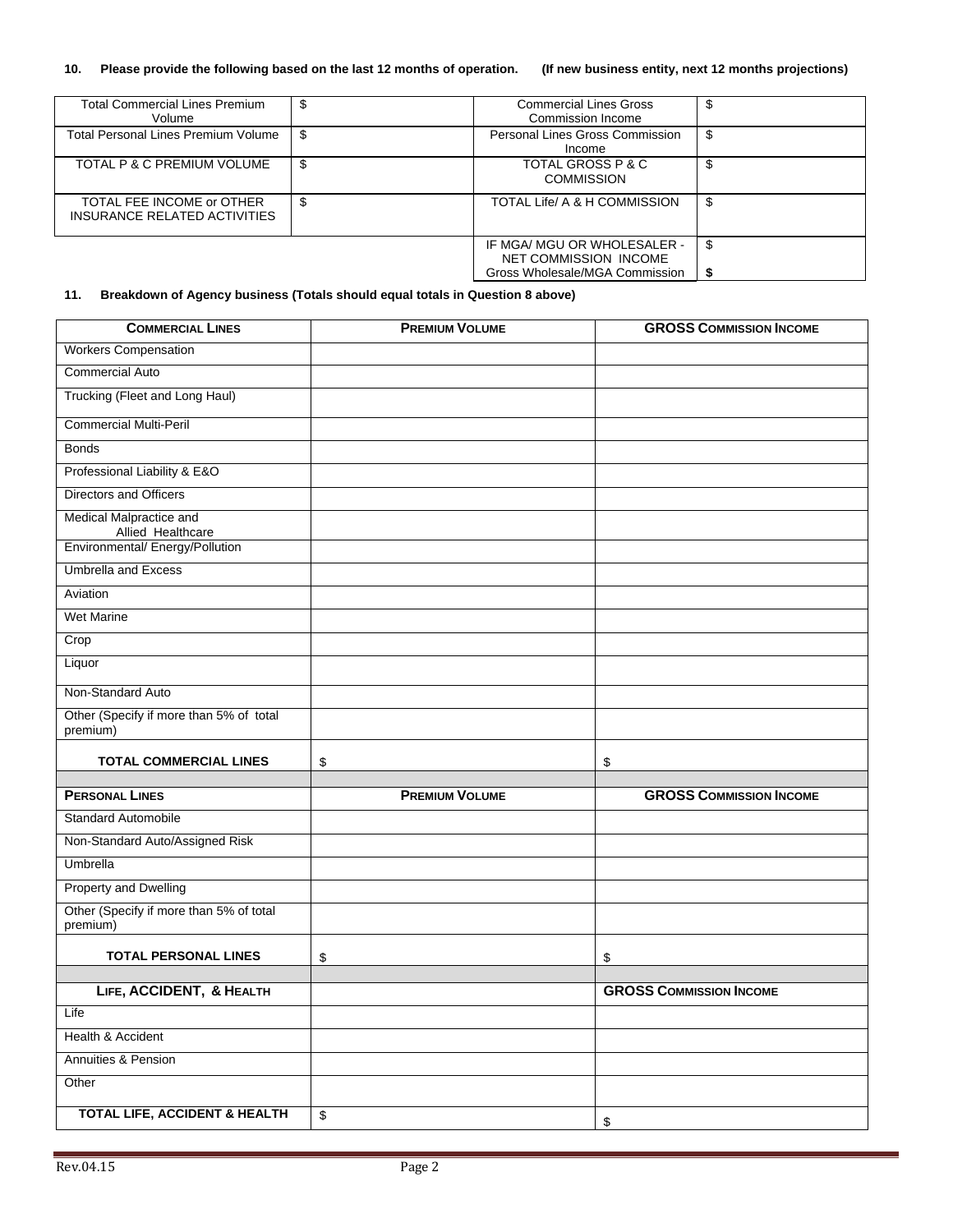| What is next 12 months estimated:<br>Premium Volume:<br>12.                                                                                                                                   |                                                                                                                                                                     |  |  |  |  |  |  |  |  |
|-----------------------------------------------------------------------------------------------------------------------------------------------------------------------------------------------|---------------------------------------------------------------------------------------------------------------------------------------------------------------------|--|--|--|--|--|--|--|--|
| Gross Commission Income?<br>\$                                                                                                                                                                |                                                                                                                                                                     |  |  |  |  |  |  |  |  |
| Do you expect any major changes in the lines of business written in the next 12 months:<br>$\Box$ YES<br>13.<br><b>NO</b><br>$\Box$                                                           |                                                                                                                                                                     |  |  |  |  |  |  |  |  |
| <b>Section II</b>                                                                                                                                                                             |                                                                                                                                                                     |  |  |  |  |  |  |  |  |
| Does the applicant have any subsidiaries or affiliated organizations?<br>$\Box$ YES                                                                                                           | <b>NO</b><br>ΙI                                                                                                                                                     |  |  |  |  |  |  |  |  |
| Have you acquired any agencies in the past 12 months?<br>a.                                                                                                                                   | $\Box$ YES<br><b>NO</b><br>If Yes, provide the following for each subsidiary and affiliated organizations. (Please use a separate page for each additional entity.) |  |  |  |  |  |  |  |  |
| <b>Brief Description of Operations:</b>                                                                                                                                                       |                                                                                                                                                                     |  |  |  |  |  |  |  |  |
| Date Acquired / Created / Merged / Affiliated: Your Percentage of Ownership:                                                                                                                  | %                                                                                                                                                                   |  |  |  |  |  |  |  |  |
| Is coverage requested for any of the above subsidiaries or affiliated<br>b.<br>organizations?<br>Π YES<br>If Yes provide endorsement(s) for additional named insureds from expiring coverage. | <b>NO</b>                                                                                                                                                           |  |  |  |  |  |  |  |  |
| Please confirm all premium volume and income for all subsidiaries or affiliated organizations to be included in coverage are<br>included in question 8 and 9 above.                           |                                                                                                                                                                     |  |  |  |  |  |  |  |  |
| Do you want to coverage extension for sale of Mutual Funds?<br>$\Box$ YES                                                                                                                     | П<br><b>NO</b>                                                                                                                                                      |  |  |  |  |  |  |  |  |
|                                                                                                                                                                                               |                                                                                                                                                                     |  |  |  |  |  |  |  |  |
| <b>Mutual Fund Commission:</b><br><b>Broker/Dealer Name:</b><br>\$.                                                                                                                           |                                                                                                                                                                     |  |  |  |  |  |  |  |  |
|                                                                                                                                                                                               | <u> 1989 - Andrea State Barbara, amerikan basar dan berasal dan berasal dalam basa dan berasal dan berasal dalam</u><br>Name:                                       |  |  |  |  |  |  |  |  |

**4.** Does the applicant or any agency owner, officer, partner/principal, member of solicitor or employee perform any of the following activities? **If Yes, attach resume, promotional material and sample contract. Coverage may be excluded under the policy.**

|                                       | <b>YES</b> | <b>NO</b> | <b>Income</b> |                                              | <b>YES</b> | <b>NO</b> | <b>Income</b> |
|---------------------------------------|------------|-----------|---------------|----------------------------------------------|------------|-----------|---------------|
| Reinsurance Intermediary              |            |           |               | <b>Human Resources</b>                       |            |           |               |
| Third Party Administrator             |            |           | -5            | <b>Actuarial Services</b>                    |            |           | Ъ             |
| <b>Claim Adjustment Services</b>      |            |           | - \$          | <b>Tax Advisor</b>                           |            |           | \$            |
| Loss Control/ Risk Management         |            |           | - \$          | Premium Finance for<br><b>Agency Clients</b> |            |           | S             |
| <b>Investment, Securities Advisor</b> |            |           | -5            | <b>Real Estate</b>                           |            |           | £.            |
| Prepaid Legal Services                |            |           | \$            | Other                                        |            |           | \$            |

## **5.** Office Procedures:

|    |                                                                                                                                                              | <b>YES</b> | <b>NO</b> | N/A |
|----|--------------------------------------------------------------------------------------------------------------------------------------------------------------|------------|-----------|-----|
| a. | Does the agency utilize a computerized production and accounting system?                                                                                     |            |           |     |
| b. | Is there a back-up procedure for computerized production?                                                                                                    |            |           |     |
| c. | Are written or electronic records maintained outlining details of all business conversations, including client's<br>verbal instructions and oral agreements? |            |           |     |
| d. | Are all insured requests for changes or cancel of coverage required in writing, signed & dated?                                                              |            |           |     |
| е. | Is a policy expiration list maintained?                                                                                                                      |            |           |     |
| f. | Are all incoming documents date identified?                                                                                                                  |            |           |     |
| g. | Does the agency have a written office procedures manual?                                                                                                     |            |           |     |
| h. | Are all applications, policies and endorsements checked for accuracy?                                                                                        |            |           |     |
|    | Do you use 'Power of Attorney" to represent your insureds? If Yes, provide details                                                                           |            |           |     |
|    | Are files marked to ensure certificate holders are notified of cancellation or material changes?                                                             |            |           |     |
| k. | Do you obtain signed & dated waivers for flood and wind from your clients?                                                                                   |            |           |     |
|    | Does your agency have a Commercial Crime Policy?                                                                                                             |            |           |     |
| m. | Does your agency have a General Liability Policy                                                                                                             |            |           |     |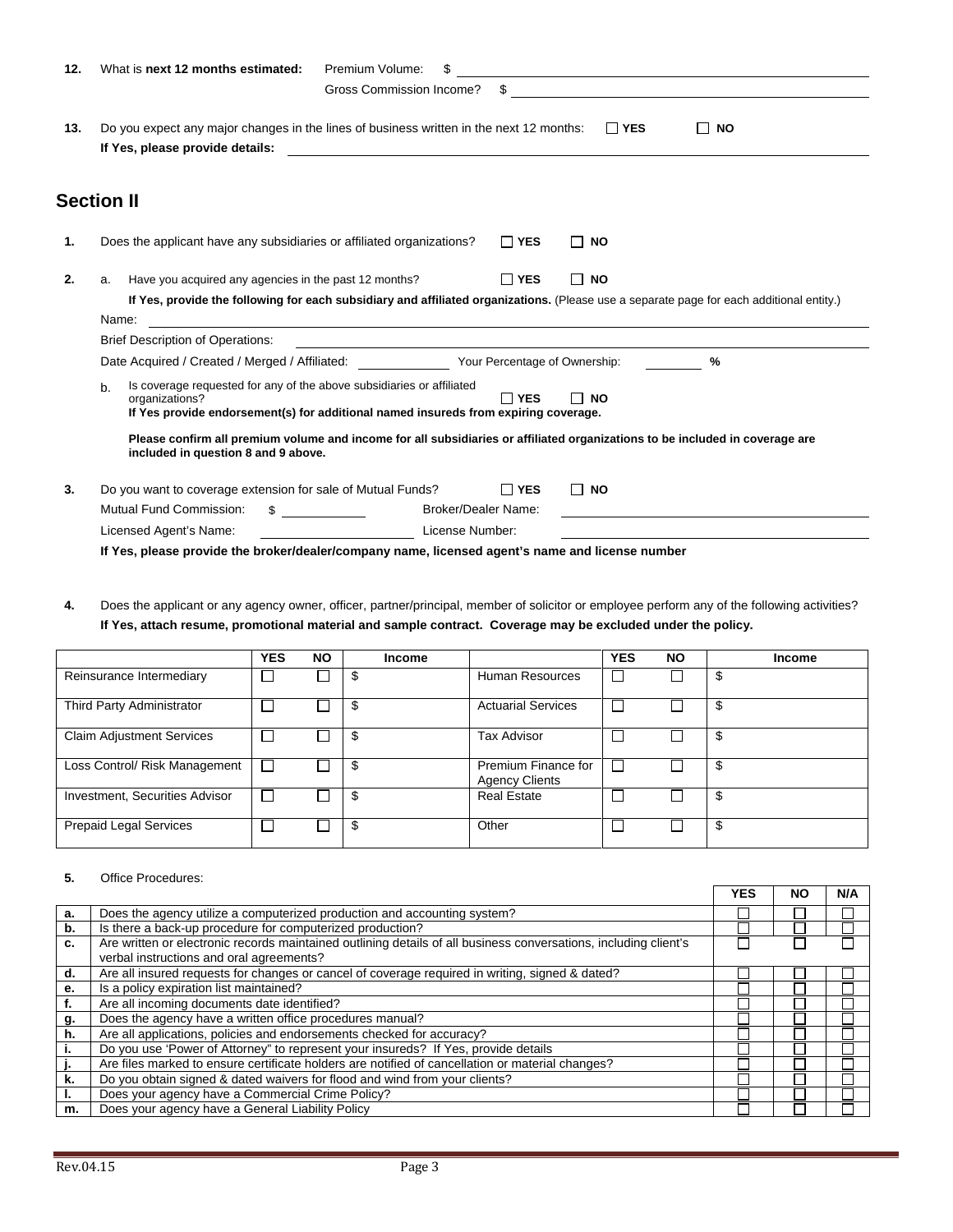|     | In the past 5 years, please provide the number of E&O claims / incidents made against the applicant or any past or present owner, officer,<br>partner, principal, employee, member or solicitors: $\Box$ 0 $\Box$ 1 $\Box$ 2 $\Box$ 3 or more |                                                                                                                                                                                                                                                       |                        |            |               |                           |
|-----|-----------------------------------------------------------------------------------------------------------------------------------------------------------------------------------------------------------------------------------------------|-------------------------------------------------------------------------------------------------------------------------------------------------------------------------------------------------------------------------------------------------------|------------------------|------------|---------------|---------------------------|
|     |                                                                                                                                                                                                                                               | Please complete a claim supplement for each claim / incident and provide current (within 60 days) loss runs.                                                                                                                                          |                        |            |               |                           |
| 7.  |                                                                                                                                                                                                                                               | Has the applicant or any past or present owner, member, partner, director, officer, employee or<br>independent contractor been subject of a disciplinary action, investigation, license suspension or fine as<br>a result of professional activities? |                        |            | $\Box$ YES    | <b>NO</b><br>П            |
|     |                                                                                                                                                                                                                                               | If Yes, please provide details on a separate page                                                                                                                                                                                                     |                        |            |               |                           |
| 8.  | a.                                                                                                                                                                                                                                            | Does the applicant or any owner, partner, director, officer, employee or independent contractor have<br>knowledge or information of any act, error or omission with might reasonably be expected to give rise to a<br>claim?                          |                        |            | $\Box$ YES    | <b>NO</b><br>$\mathsf{L}$ |
|     |                                                                                                                                                                                                                                               | If Yes, have your reported to your current E&O carrier                                                                                                                                                                                                |                        | $\Box$ N/A | $\Box$ YES    | $\Box$ NO                 |
|     | b.                                                                                                                                                                                                                                            | Is this information included in question 6 response?                                                                                                                                                                                                  |                        | $\Box$ N/A | $\Box$ YES    | $\square$ NO              |
|     |                                                                                                                                                                                                                                               | If No, terms will not be provided until confirmation of incident / claim is obtained.<br>If Yes to any part of question 8 please provide details (including currently valued loss runs) on a separate page.)                                          |                        |            |               |                           |
| 9.  |                                                                                                                                                                                                                                               | Has the applicant ever had E&O coverage declined, cancelled or refused renewal?<br>(Not Applicable in MO)?                                                                                                                                            |                        |            | $\Box$ YES    | $\Box$ NO                 |
|     |                                                                                                                                                                                                                                               | If Yes, provide explanation:                                                                                                                                                                                                                          |                        |            |               |                           |
| 10. |                                                                                                                                                                                                                                               | Does the applicant have any additional named insured or additional insureds endorsed on current<br>coverage?                                                                                                                                          |                        |            | $\square$ YES | <b>NO</b><br>$\mathsf{L}$ |
|     |                                                                                                                                                                                                                                               | If Yes, please provide endorsement(s) from expiring coverage.                                                                                                                                                                                         |                        |            |               |                           |
| 11. |                                                                                                                                                                                                                                               | Do you currently have Errors & Omissions Insurance in force?                                                                                                                                                                                          |                        |            | $\Box$ YES    | $\Box$ NO                 |
|     |                                                                                                                                                                                                                                               | Number of Insurance Carriers:                                                                                                                                                                                                                         | <b>Current Limits:</b> |            |               |                           |
|     |                                                                                                                                                                                                                                               |                                                                                                                                                                                                                                                       |                        |            |               |                           |
|     |                                                                                                                                                                                                                                               | Deductible:<br>\$                                                                                                                                                                                                                                     | Retro Date:            | Premium:   | \$            |                           |

**(Attach a Copy of Expiring Declarations Page and Proof of Retro Date)**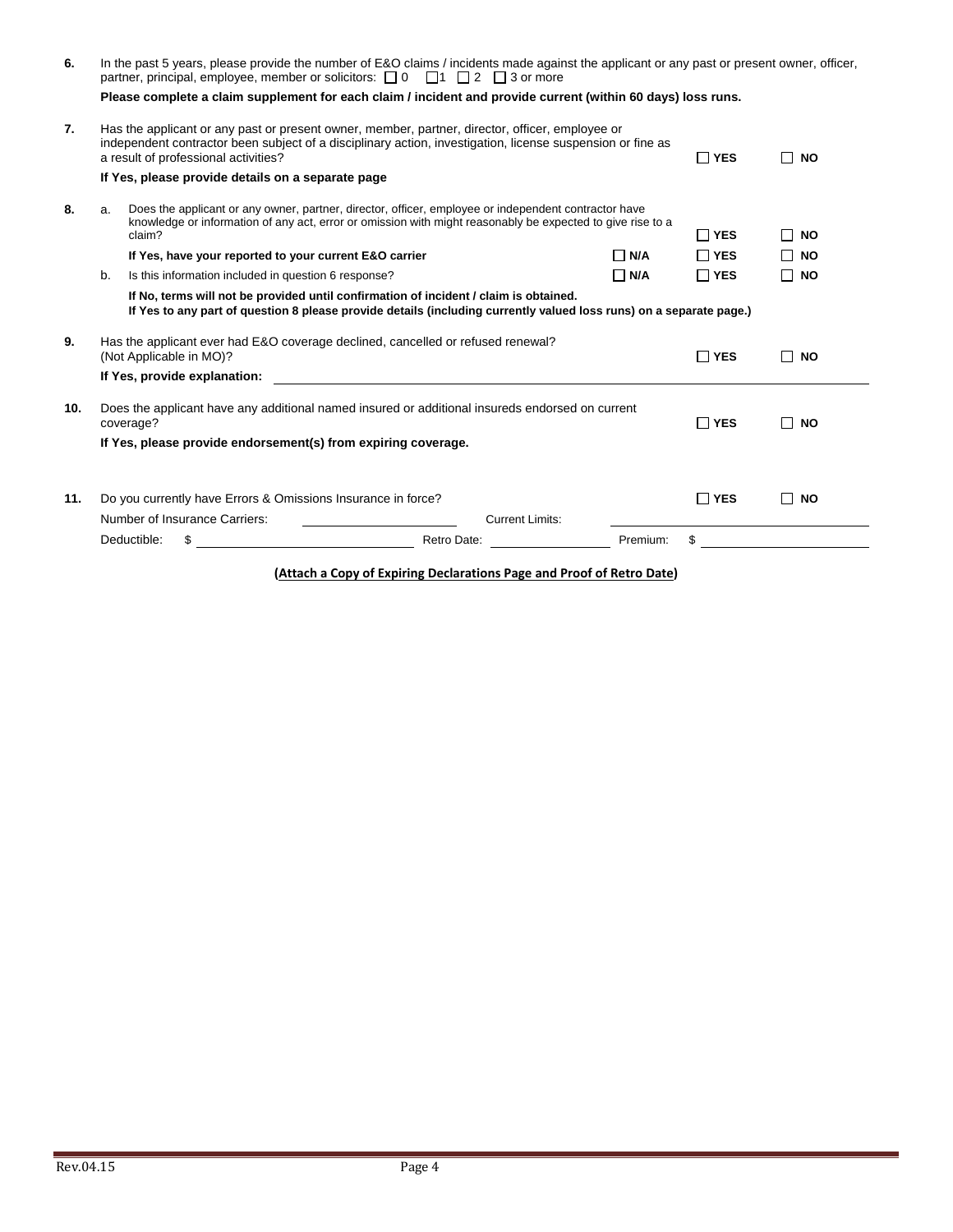### **FRAUD WARNINGS**

**NOTICE TO ARKANSAS APPLICANTS:** Any person who knowingly presents a false or fraudulent claim for payment for a loss or benefit or knowingly presents false information in an application for insurance is guilty of a crime and may be subject to fines and confinement in prison. **NOTICE TO COLORADO APPLICANTS:** It is unlawful to knowingly provide false, incomplete, or misleading facts or information to an insurance company for the purpose of defrauding or attempting to defraud the company. Penalties may include imprisonment, fines, denial of insurance, and civil damages. Any insurance company or agent of an insurance company who knowingly provides false, incomplete, or misleading facts or information to a policy holder or claimant for the purpose of defrauding or attempting to defraud the policy holder or claimant with regard to a settlement or award payable from insurance proceeds shall be reported to the Colorado Division of Insurance within the Department of Regulatory Agencies. **NOTICE TO D.C. APPLICANTS: WARNING:** It is a crime to provide false or misleading information to an insurer for the purpose of defrauding the insurer or any other person. Penalties include imprisonment and/or fines. In addition, an insurer may deny insurance benefits if false information materially related to a claim was provided by the applicant. **NOTICE TO FLORIDA APPLICANTS:** Any person who knowingly and with intent to injure, defraud, or deceive any insurance company files a statement of claim or an application containing any false, incomplete, or misleading information is guilty of a felony of the third degree. **NOTICE TO HAWAII APPLICANTS:** For your protection, Hawaii law requires you to be informed that presenting a fraudulent claim for payment of a loss or benefit is a crime punishable by fines or imprisonment or both. **NOTICE TO KENTUCKY APPLICANTS:** Any person who knowingly and with intent to defraud any insurance company or other person files an application for insurance containing any materially false information or conceals for the purpose of misleading, information concerning any fact material thereto commits a fraudulent insurance act, which is a crime. **NOTICE TO LOUISIANA APPLICANTS:** Any person who knowingly presents a false or fraudulent claim for payment of a loss or benefit or knowingly presents false information in an application for insurance is guilty of a crime and may be subject to fines and confinement in prison. **NOTICE TO MAINE APPLICANTS:** It is a crime to knowingly provide false, incomplete or misleading information to an insurance company for purposes of defrauding the company. Penalties may include imprisonment, fines or a denial of insurance benefits. **NOTICE TO NEW JERSEY APPLICANTS:** Any person who includes any false or misleading information on an application for an insurance policy is subject to criminal and civil penalties. **NOTICE TO NEW MEXICO APPLICANTS:** Any person who knowingly presents a false or fraudulent claim for payment of a loss or benefit or knowingly presents false information in an application for insurance is guilty of a crime and may be subject to civil fines and criminal penalties. **NOTICE TO OHIO APPLICANTS:** Any person who, with intent to defraud or knowing that he is facilitating a fraud against an insurer, submits an application or files a claim containing a false or deceptive statement is guilty of insurance fraud. **NOTICE TO OKLAHOMA APPLICANTS: WARNING:** Any person who knowingly, and with intent to injure, defraud or deceive any insurer, makes any claim for the proceeds of an insurance policy containing any false, incomplete or misleading information is guilty of a felony. **NOTICE TO PENNSYLVANIA APPLICANTS:** Any person who knowingly and with intent to defraud any insurance company or other person files an application for insurance or statement of claim containing any materially false information or conceals for the purpose of misleading, information concerning any fact material thereto commits a fraudulent insurance act, which is a crime and subjects such person to criminal and civil penalties. **NOTICE TO RHODE ISLAND APPLICANTS**: Under Rhode Island law, there is a criminal penalty for failure to disclose a conviction of arson. **NOTICE TO TENNESSEE APPLICANTS:**  It is a crime to knowingly provide false, incomplete or misleading information to an insurance company for the purpose of defrauding the company. Penalties include imprisonment, fines and denial of insurance benefits. **NOTICE TO VIRGINIA APPLICANTS:** It is a crime to knowingly provide false, incomplete or misleading information to an insurance company for the purpose of defrauding the company. Penalties include imprisonment, fines and denial of insurance benefits. **NOTICE TO WEST VIRGINIA APPLICANTS:** Any person who knowingly presents a false or fraudulent claim for payment of a loss or benefit or knowingly presents false information in an application for insurance is guilty of a crime and may be subject to fines and confinement in prison. **NOTICE TO ALL OTHER STATE APPLICANTS:** Any person who knowingly includes any false or misleading information on an application for an insurance policy is subject to criminal and civil penalties.